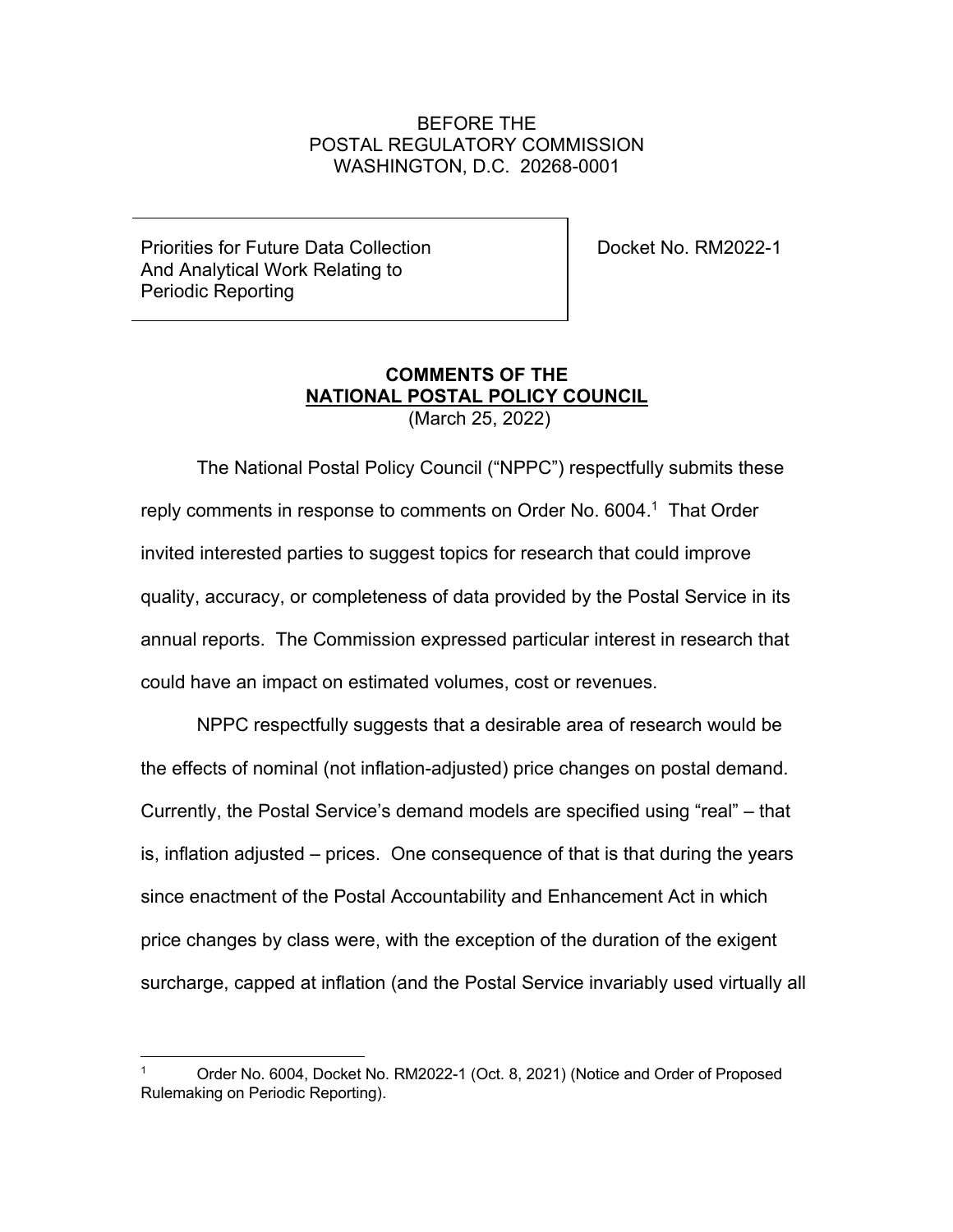of the available pricing authority), there were almost no changes in real, inflationadjusted prices.

With virtually no "real" rate change over that period, the Postal Service's demand models unsurprisingly have found little price elasticity for marketdominant products. However, as the Commission well knows, the volume of market-dominant products has declined steadily over the same period. Something has to account for that decline.

The Postal Service's demand models have had to use other variables, not expressed in prices, to account for volume changes. Some of those variables, such as employment and gross national product, have economic content. However, other variables in the current demand models have no inherent economic content; rather, they are time trends or non-linear intervention variables, or non-seasonal dummy variables.<sup>2</sup>

There is a disconnect between the use of "real" prices in these models and how businesses operate. Businesses do not set budgets or conduct business in real terms. Nor, for that matter, does the Postal Service. Neither private businesses nor the Postal Service report annual results using inflationadjusted dollars. The Postal Service's financials do not deflate its revenue by inflation; instead, they present year-to-year comparisons in the nominal dollars, unadjusted for inflation, in which it was collected.

2

<sup>2</sup> *United States Postal Service's Demand Equation Estimation and Volume Forecasting Methodologies* (January 20, 2022). The Postal Service has found it necessary to use these variables to make the models account for observed volumes.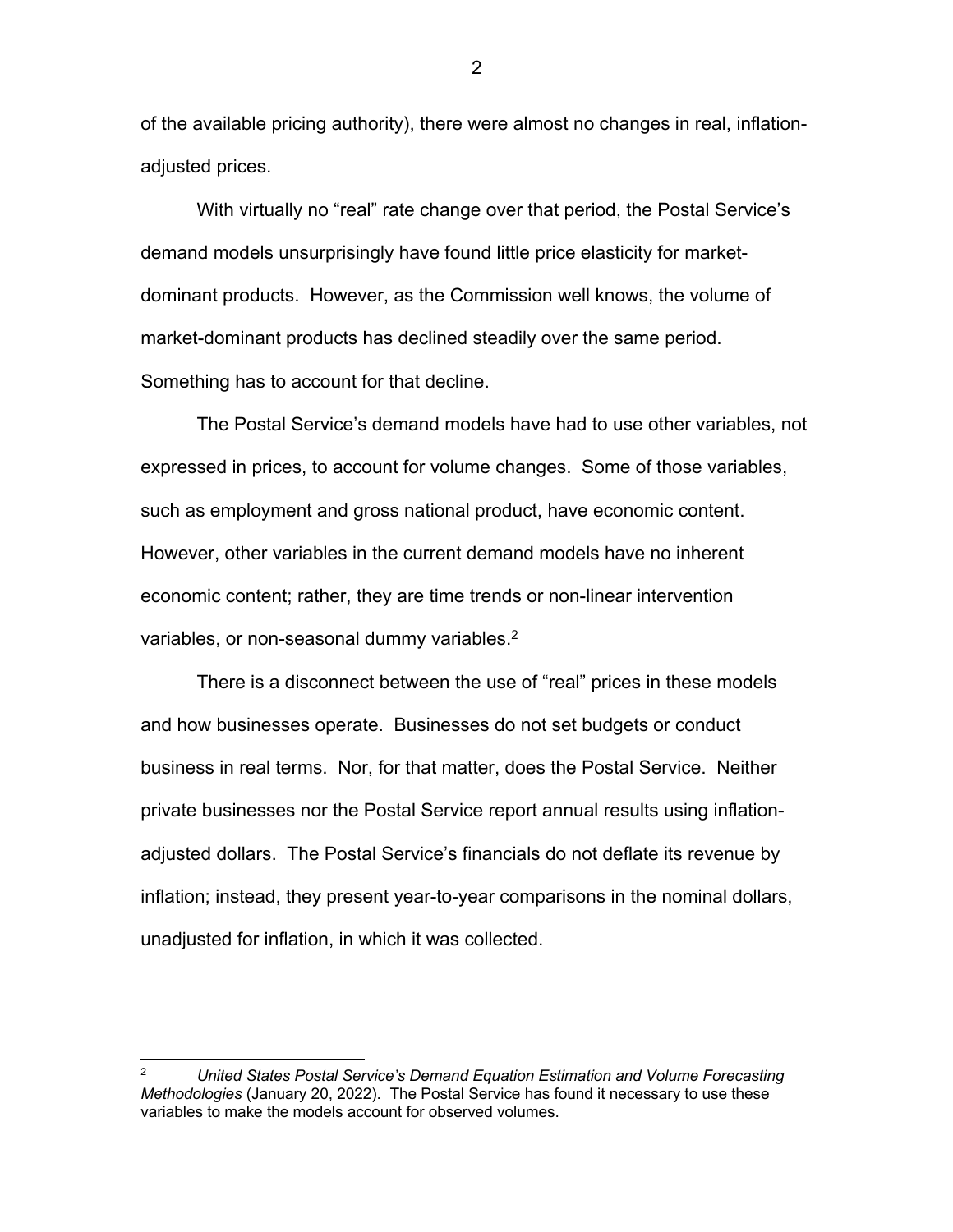With regard to mailers' responses to postal rates, private businesses such as NPPC members use actual (nominal) prices in their planning and budgeting.<sup>3</sup> If a business increases profits three percent in a year in which inflation was four percent, it announces a successful year. It does not say that its results declined by one percent. Similarly, if postal rates and inflation both rise by two percent, the business views that as a two percent increase in mailing costs despite the real economic increase being zero. And rate increases in the range of 6 to 8 percent, such as in August 2021 and likely (based on Postal Service statements) July 2022, make the disconnect between nominal and real prices even more dramatic. Businesses certainly notice the sticker shock.

And few businesses can simply or willingly increase their postal budgets in response. An assumption that an increase in postal prices results in an equal increase in a business's mailing budget would run contrary to the experience of many NPPC members. Instead, higher postage rates mean that mailers simply cannot and do not mail the same volumes of mail at the same rate categories as they did previously. This could easily result in less mail than might be forecast by demand models that rely on inflation-adjusted postal prices.

NPPC believes that if nominal prices were used in the modeling, some of the explanatory power could shift from those current variables that lack economic content to prices. That could result in higher price elasticities. If so, this would

<sup>&</sup>lt;sup>3</sup> The Postal Service does the same.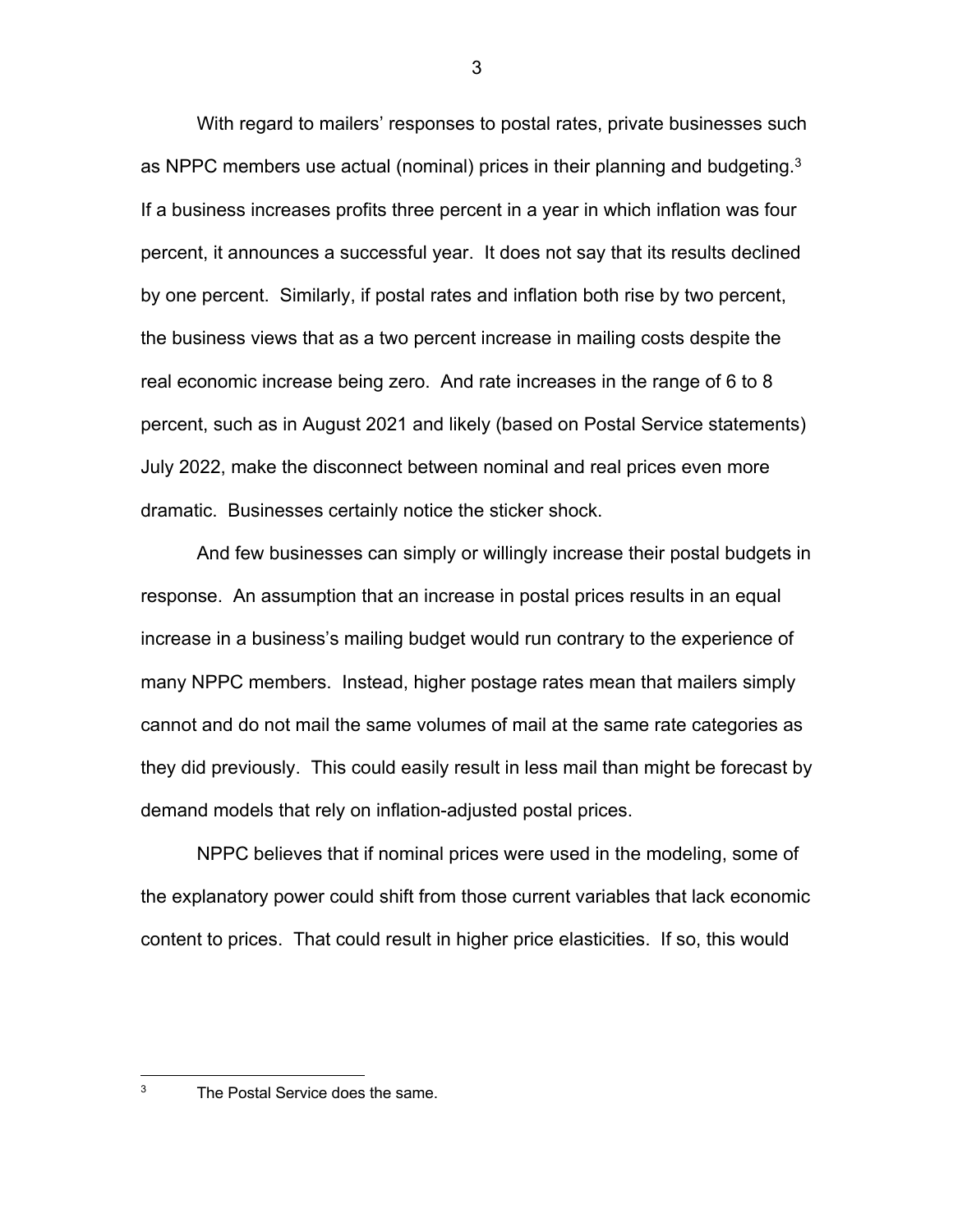mean that prices that are higher nominally even if unchanged in "real" terms would reduce volumes and hence revenue more than currently predicted.<sup>4</sup>

At the very least, the Commission should consider testing these formulations because of their possible effect on how inflation through nominal price increases affect volume and revenue from market-dominant products.5

The Postal Service files its current demand models in January, outside of the annual compliance review process in 39 U.S.C. §3652. However, the Postal Service presumably takes demand into account when developing its integrated financial plan and related financial projections. And the Commission uses the demand models when considering exigency requests under 39 U.S.C. §3622(d)(1)(E) and when considering negotiated services agreements for market-dominant products. The Commission itself relied on the same estimates of price elasticity when authorizing the Postal Service to raise rates by more than inflation. $6$  Thus, the Commission has a responsibility to oversee whether such plans are based on the most accurate information, including price elasticities and demand modeling.

4

<sup>&</sup>lt;sup>4</sup> The Commission has recognized that the Postal Service's models "are not specifically designed to estimate the price elasticities of individual products." Order No. 536, Docket No. RM2009-3, at 57 (Sept. 10, 2010).

 $5$  A related issue to study is how long such effects might take to appear in the demand models, because the Postal Service's current models treat demand as a function of lagged prices.

<sup>6</sup> Order No. 5763 at 186-187 & n.260 (Nov. 30, 2020), aff'd *National Postal Policy Council et al. v. Postal Regulatory Commission*, 17 F. 4th 1184 (D.C. Cir. 2021), *petition for writ of certiorari pending* (filed Feb. 10, 2021).